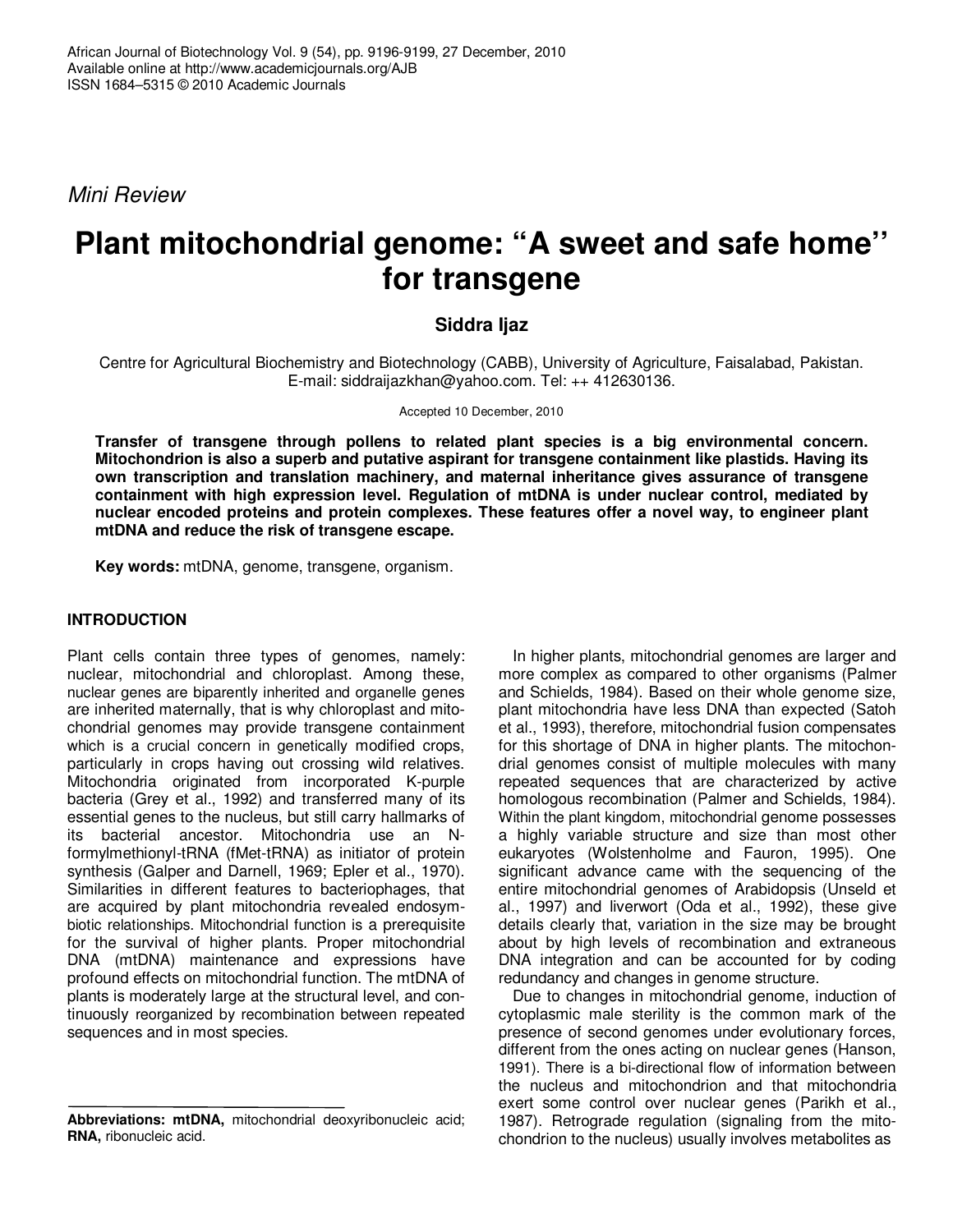signals and is likely associated with multiple signal transduction pathways (Epstein et al., 2001). In plant mitochondria, transcription is mediated by at least one nuclear encoded RNA polymerase, having the RNA polymerases of bacteriophages T7, T3 and SP6 (Hedtke et al., 1997) and this nuclear controlled transcription in plant mitochondria, shows an effective and strong gene regulation (Gray, 1992).

#### **SPECIALIZED GENETIC AND BIOCHEMICAL FEATURES UNIQUE TO PLANT MITOCHONDRIA**

Like other eukaryotes, plant functions are also under stringent nuclear supervision. However, several fundamental metabolic and physiological processes are also controlled by plastids and mitochondrial genomes. A little bit genetic information for their functions and biogenesis are encoded by mitochondrial genomes and the remaining is derived a nuclear way. Within the plant kingdom, nuclear–mitochondrial interactions are highly specialized, unusual and exclusive genetic, and biochemical features displayed in plant mitochondria, arose in the milieu of a nuclear–mitochondrial co-evolution. Plant mitochondria have exhibited distinctive strategies for organelle segregation, genome maintenance, decoding, regulation, and with evolved physiological and biochemical functions, to meet the specific demands of photosynthetic organisms "rooted" in place (Mackenzie and Macintosh, 1999).

The makeup of several mitochondrial complexes reveals that, mitochondrial function is mediated by the coordinated expression of genes encoded in the nucleus and mitochondrion, including the translational machinery that involves nuclear-encoded polypeptides and mitochondriallyencoded rRNAs and tRNAs, as well as the large respiratory complexes that have subunits encoded in each of the genomes. In plant mitochondria complex, the pattern of transcripts arising from a given mitochondrial genecoding region is an inquisitive feature of gene expression, and multiple transcription initiation and termination sites, as well as post-transcriptional cleavage and splicing may yield transcripts with variable sizes (Gray et al., 1992). DNA binding proteins associated with transcription initiation have been characterized (Hatzack et al., 1998).

In plants, to direct proteins from cytosol to the mitochondria, over 80 pre-sequences are required (Whelan and Glaser, 1997) and mitochondrial processing peptidase (MPP) is responsible for removing the pre-sequences upon import via proteolytic cleavage. In mitochondrial genomes of most plant species, recombinationally active repeated sequences exist and they subdivide the genome into a number of different, highly redundant, subgenomic molecules and in direct orientation. Plant mitochondrial genomes replicate by a rolling circle mechanism (Backert et al., 1997) and exist as linear and branched molecules (Oldenburg and Bendich, 1998). Evolution in plant mitochondrial genome is extremely

slow and involves nucleotide substitution. That is why; gene sequences in plant mitochondria are outstandingly unvarying and reveal the presence of a strong DNA repair system.

Conversely, plant mitochondrial gene expression is strongly regulated at transcriptional, post transcriptional, translational and post translational levels, and having complex processes of 5 and 3´ RNA trimming and editing by C to U conversions, splicing of introns, polyadenylation and formation of secondary structures for transcript stability (Binder et al., 1996; Gagliardi and Leaver, 1999). For plant mitochondria, different genetic codes were proposed because, at conserved tryptophan positions, the CGG codon was found instead of UGG (Fox and Leaver, 1981). RNA editing was first discovered in plant mitochondria (Covello and Gray, 1989; Heisel et al., 1989) and revealed that translation of plant mitochondrial transcripts follows the standard genetic code.

### **NUCLEAR–MITOCHONDRIAL COMMUNICATION**

Organelles communicate by means of essential polypeptides and this bidirectional information flow is imperative for organogenesis and responses to the environment. For nuclear–mitochondrial interaction, yeast is an excellent model system (Poyton and McEwen, 1996). Interorganellar DNA exchanges appear to be common and identification of molecules mediating inter-organellar communication is one of the chief emerging areas of mitochondrial research. Different cytological proofs addresses that, physical contacts may exist between organelles, including mitochondrion–endoplasmic reticulum (Staehelin, 1997), mitochondrion–chloroplast (Kohler et al., 1997) and mitochondrion–nucleus (Southworth et al., 1997) interactions which may provide a means for the transfer and exchange of genetic information, to and from the mitochondrial genome (Unseld et al., 1997). It also involves the exchange of membrane components and the inter-organellar signals delivery.

Spontaneous genomic rearrangements *in vitro* (Kanazawa et al., 1994) and in vivo (Janska et al., 1998) endorse the ability of these molecules to undergo sudden changes in copy number; suppression of copy number may lead to the silencing of encoded genes. Substoichiometric retention of plant mtDNA molecules is extensively reported (Janska et al., 1998). For horizontal transfer of a single group 1 intron sequence, the genome of plant mitochondria has been targeted (Adams et al., 1998). Such a gene transfer actually occurs via RNA intermediates, seemingly a vestige of earlier endosymbiotic processes.

## **ENGINEERING OF PLANT MITOCHONDRIA**

Attempts have been made to engineer mitochondria, but